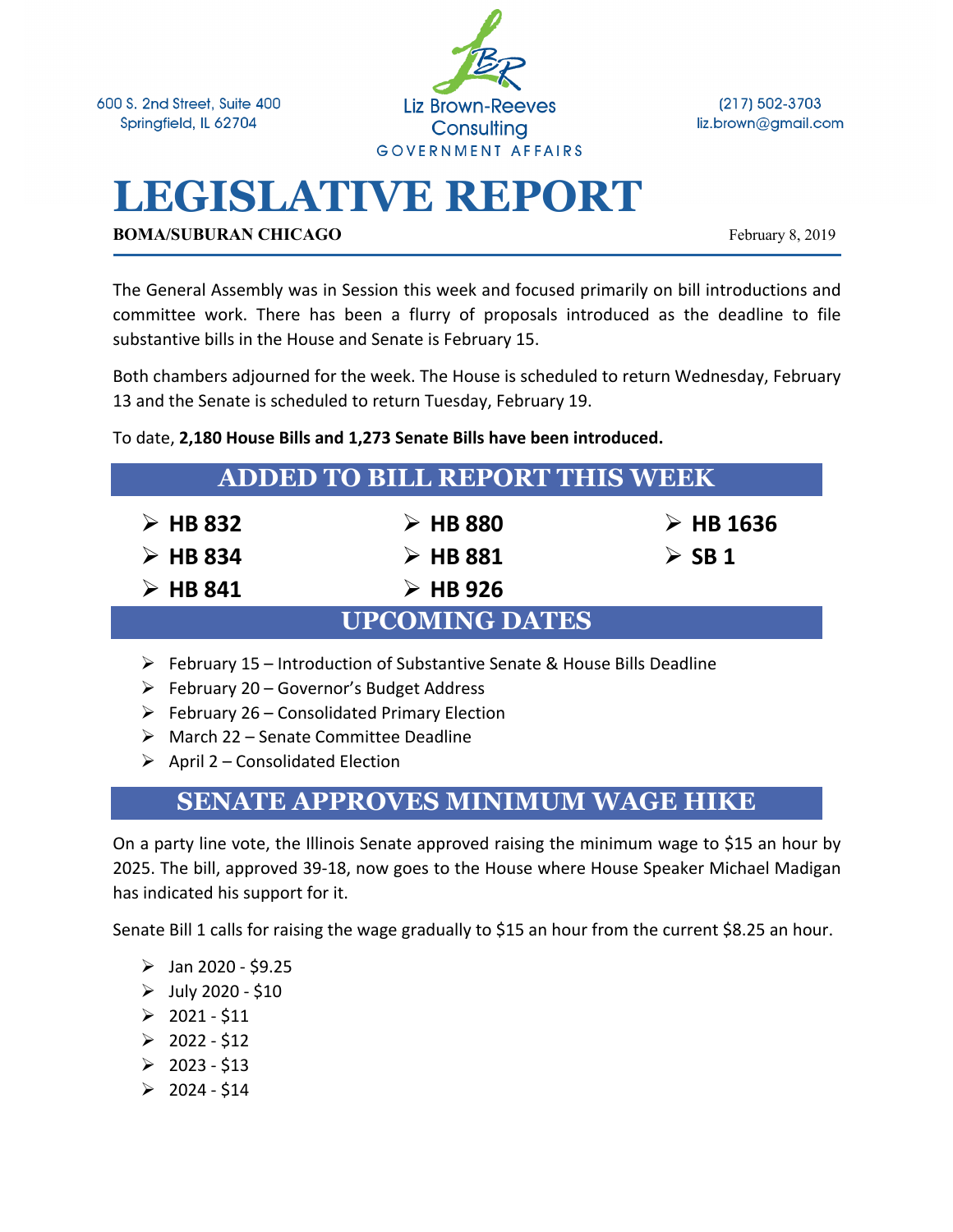$\geq 2025 - 515$ 

The proposal includes a tax credit on wages paid above the minimum wage that would help employers with 50 or fewer full-time employees offset some of the cost of raising wages. Employers would be able to deduct a dollar for dollar reduction in taxes due, up to 25 percent of the cost in 2020, and the credit would then scale back annually until hitting 5 percent in 2025. It would phase out entirely for employers with more than five employees in 2028.

Employers would be able to continue paying a lower wage to workers under 18 if they work fewer than 650 hours in a year. The minimum wage for younger employees — currently \$7.75 per hour — would increase to \$8 on Jan. 1 and peak at \$13 per hour in 2025.

#### **STATE REP. MARY FLOWERS TO RESIGN**

On Thursday, Rep. Mary Flowers (D-Chicago) that she plans to resign soon from the Illinois House. Flowers is currently the chamber's second-longest serving member, having taken office in January of 1985. Speaker Madigan is the longest serving member.

Flowers is expected to receive an appointment to the Illinois Human Rights Commission, which is a paid position. She said the job will allow her to spend more time with her family in Chicago.

### **CHICAGO BUSINESS LEADERS: CUT BUDGET, RAISE TAXES**

#### *State-Journal Register*

A combination of \$8 billion in budget cuts and revenue increases over the next five years would turn around state finances, a group of top Chicago business executives said Tuesday.

However, the proposal by the Civic Committee of the Commercial Club of Chicago includes some controversial recommendations that have been rejected by lawmakers in the past, such as taxing retirement income.

The Civic Committee, which released its plan to state lawmakers and others Tuesday, said the changes will eliminate the budget deficit and bill backlog, stabilize pension payments at an affordable level and even establish a reserve fund of up to \$5 billion.

That means, he said, Illinois' competitiveness will improve if it gets its finances in order.

The organization determined that for Illinois to accomplish that goal, it needs a combination of \$8 billion in spending cuts and revenue enhancements over five years. The recommendations include raising both the personal income and corporate income tax rates by 1 percentage point. That would put the personal income tax rate at 5.95 percent.

The report also recommends applying the sales tax to some services and beginning to tax retirement income. The plan would exempt the first \$15,000 of retirement income.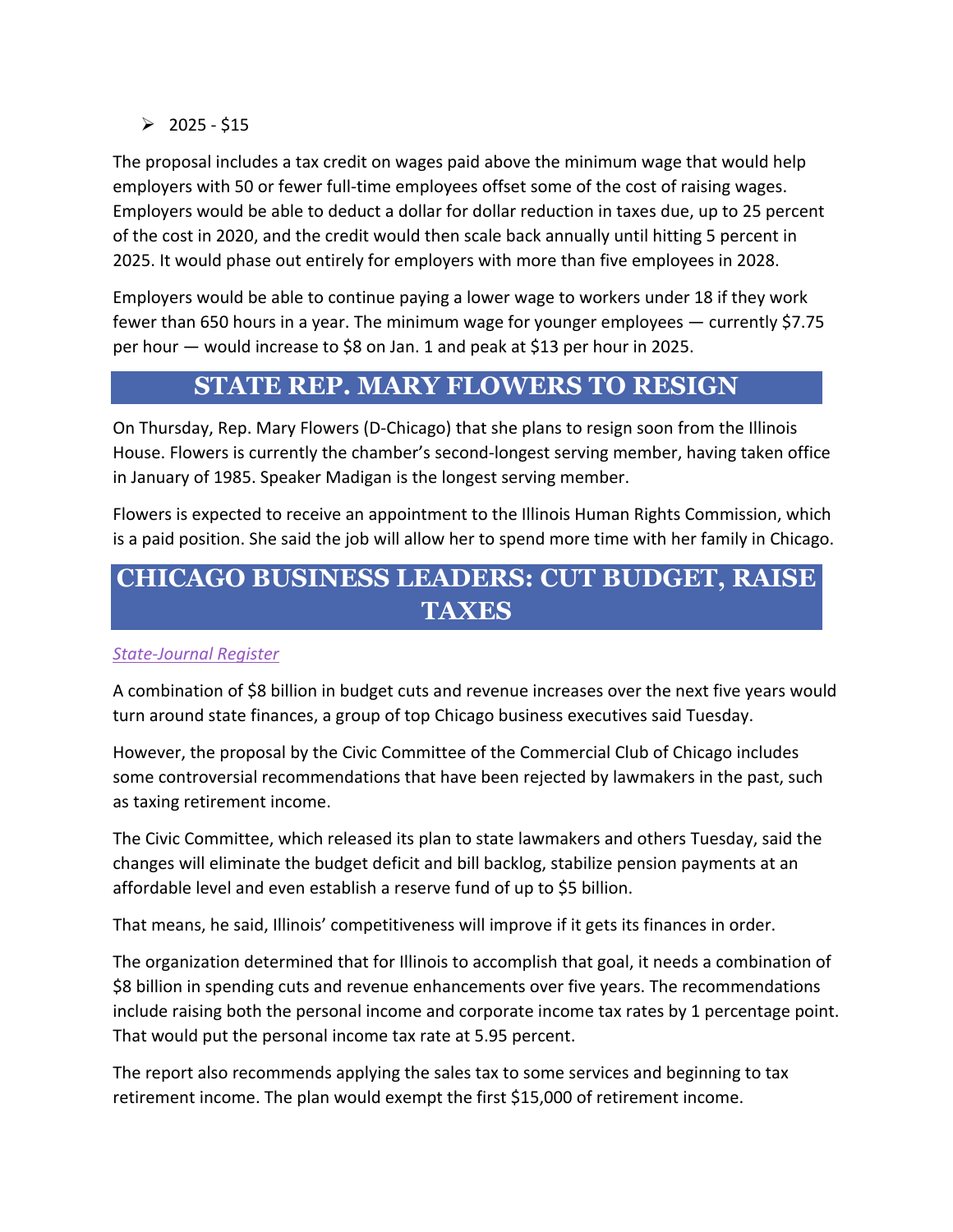At the same time, the plan calls for elimination of the estate tax and the franchise tax at a cost of about \$500 million. The organization said it would make Illinois more competitive and combat its "outlier status."

The organization believes the state can find significant savings by combing through not only general funds expenses, but also those of the hundreds of special state funds that aren't part of the general fund.

The plan assumes \$500 million in savings by making changes in state employee health insurance, something the committee acknowledges will have to be negotiated with employee unions. Former Gov. Bruce Rauner wanted to make changes to worker health insurance because he thought the benefits were too generous for the amount paid by workers. Unions resisted those changes.

The plan also calls for a new retiree health insurance plan for future state hires. It would change the current system that enables retirees with enough time on the job to have premium-free health insurance after leaving their jobs.

The report also recommends putting more money into the state's pension plans early than currently called for under the long-range payment plan. This would save money in the long run, the authors said, and also stop the increase in the state's pension debt. Gov. J.B. Pritzker has also recommended putting more money into pensions earlier to save money in the future. However, he appears to have endorsed a proposal to borrow money to increase those payments. The Civic Committee plan doesn't borrow money, but relies on the savings found elsewhere in the budget.

The Civic Committee does not weigh in on Pritzker's goal of enacting a graduated state income tax, which will take several years to achieve.

# **LOCAL GOVERNMENTS PRESENT PENSION FUND CONSOLIDATION PLANS**

#### Press Release – Illinois Municipal League

As local pension costs continue to skyrocket across Illinois, mayors are pursuing legislation to reform and consolidate the state's more than 650 public safety pension funds. Consolidating these funds could streamline investments and benefit decisions and eliminate unnecessary, redundant administrative costs, ensuring more money is available to fund pension benefits without reducing benefits.

Bipartisan legislation has been introduced by Sen. Steven Landek, a Democrat who currently serves as the mayor of Bridgeview, and Rep. Ryan Spain, a Republican who previously served as a member of the Peoria City Council. The package of legislation proposes varying degrees of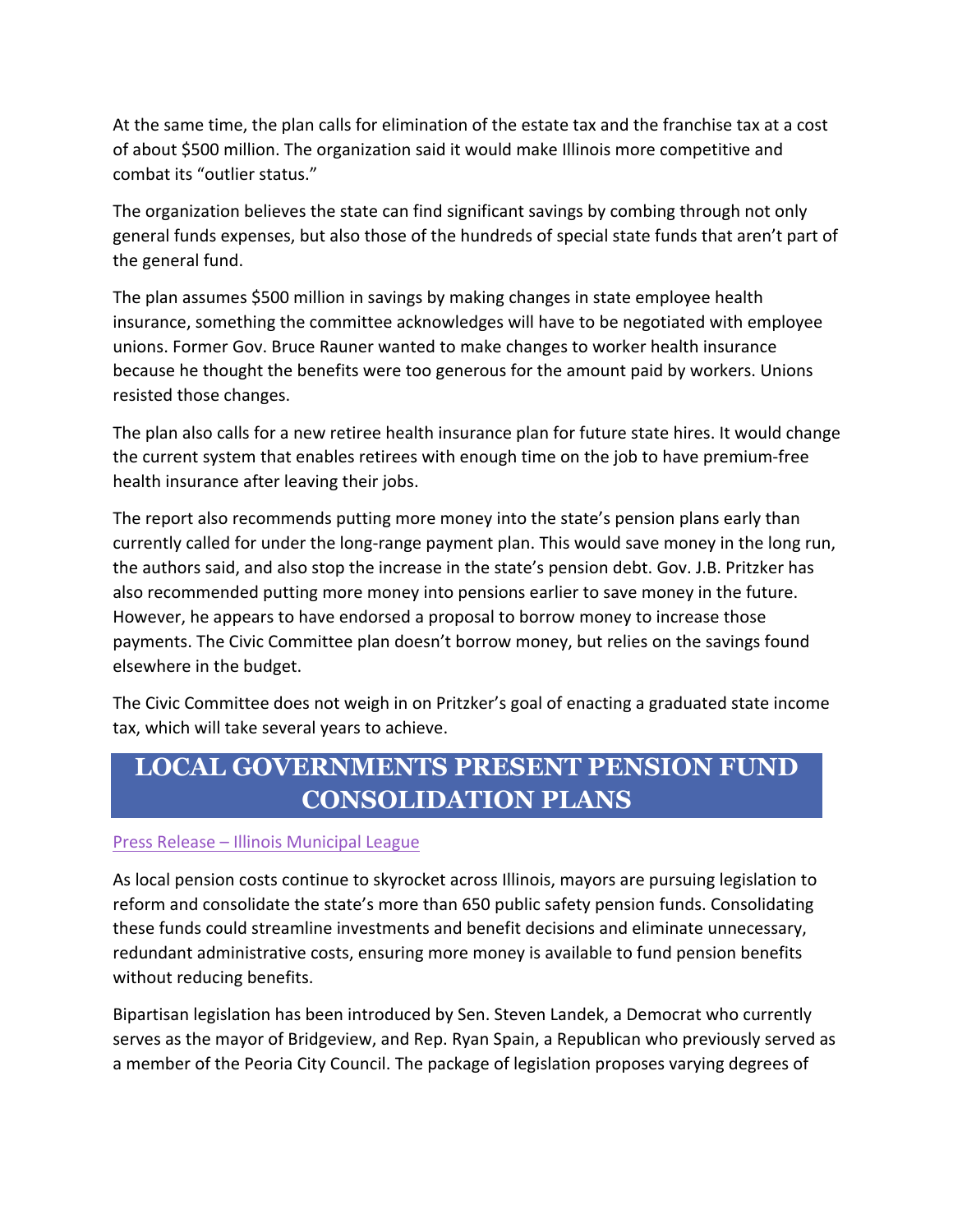reform and consolidation for local public safety pension funds in order to deliver on promises made to those who have dedicated their lives to serving their communities.

The Illinois Municipal League's (IML) Pension Reform Working Group made the recommendation to consolidate the individual public safety funds after examining the best ways to stabilize pension benefits for hardworking public servants. Smaller local pension funds have experienced lower returns on investments than larger consolidated funds. As a result, many communities across Illinois are forced to choose between funding basic municipal services, including police and fire services, or making pension contributions.

#### List of Bills

SB 1106/HB 1566: Consolidation into IMRF, with IMRF Formula for New Hires Consolidates all downstate public safety pension funds into the Illinois Municipal Retirement Fund (IMRF) and requires the regular IMRF pension formula to apply to all newly hired public safety employees after a certain date. Local pension boards would be abolished following consolidation.

SB 1107/HB 1567: Consolidation into IMRF, with Retained Police and Firefighter Formulas Consolidates all downstate public safety pension funds into IMRF. This proposal would allow the benefit characteristics of these funds to stay the same, but be under the management and administration of IMRF. Local pension boards would be abolished following consolidation.

SB 1108/HB 1568: Consolidation with IMRF, for Investment Funds Only Consolidates the investments (only) of all local pension funds by the transfer of assets and investment authority into IMRF and maintains local pension boards for each fund to administer pension determinations.

SB 1109/HB 1569: Consolidation Creating a Single Downstate Police Pension Fund Consolidates all downstate police pension funds into a single downstate police pension fund. The fund would have one statewide board that would carry out all aspects of the fund's management, thereby eliminating the local pension boards.

SB 1110/HB 1570: Consolidation Creating a Single Downstate Firefighter Pension Fund Consolidates all downstate firefighters pension funds into a single downstate firefighter pension fund. The fund would have one statewide board that would carry out all aspects of the fund's management, thereby eliminating the local pension boards.

SB 1111/HB 1571: Consolidation with IMRF, for Investment Funds Only, By City Council Action, Maintaining Local Pension Boards

Allows municipal officials to direct the local pension fund board to transfer and consolidate its investment funds into a single statewide fund. Allows local pension boards to maintain all other authority, such as pension awards and disability determinations. Participating communities would see their property tax levies for pensions be exempted from the Property Tax Extension Limitation Law (PTELL).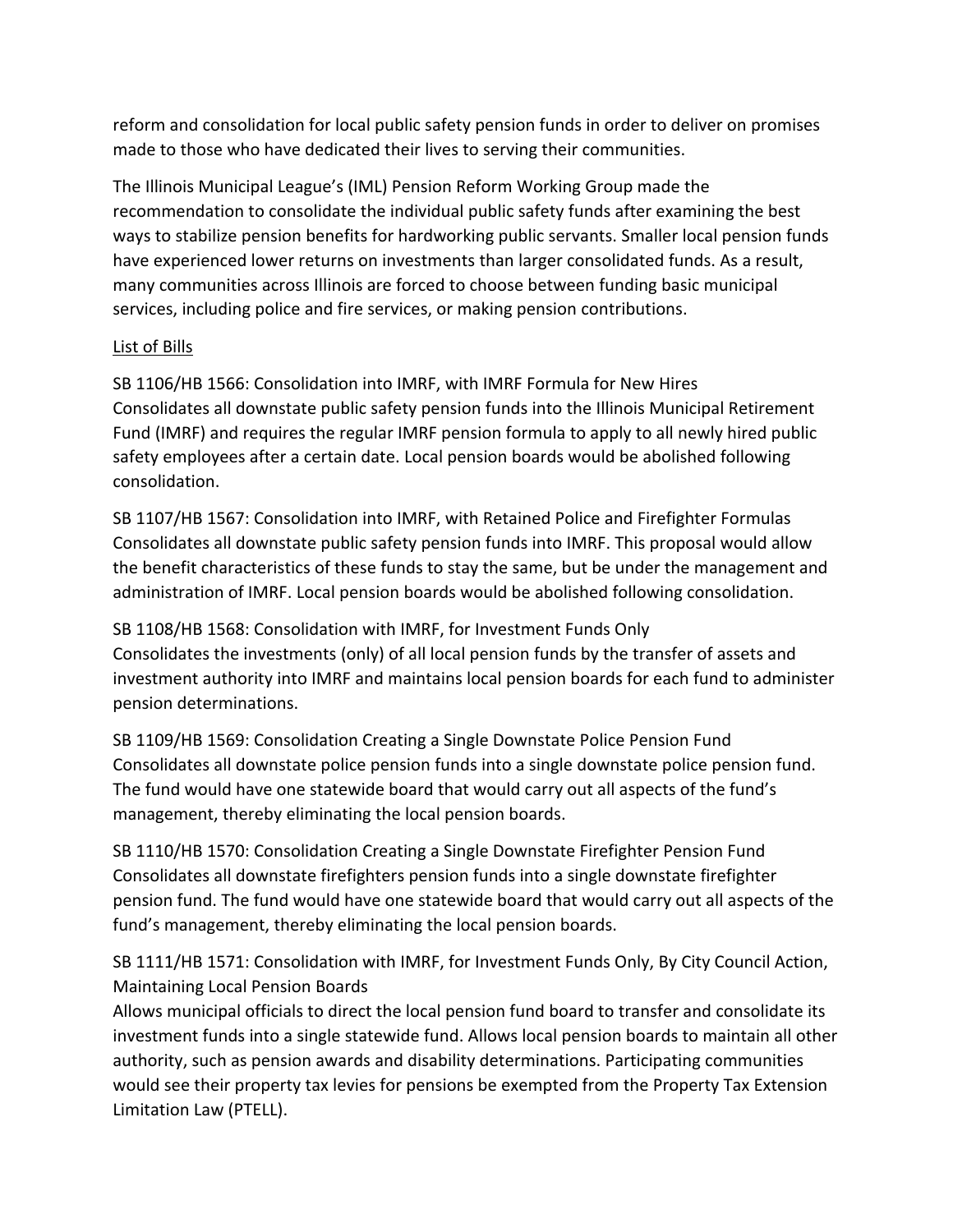SB 1112/HB 1572: Extend the Amortization Period and Reduce the Funded Ratio Target Maintains all characteristics of each local pension fund (i.e., no consolidation), extends the amortization period from 2040 to 2050 and reduces the required funding ratio target from 90% to 80%, and directs a comprehensive study be done to examine the costs and benefits of full consolidation.

#### **GREATER TRANSPARENCY FOR MCOs**

Illinois Comptroller Susana Mendoza is backing legislation that would require insurance companies that manage much of the state's Medicaid program to publish more information about how promptly they are reimbursing claims.

The insurance companies, known as managed care organizations, or MCOs, contract with the state to manage the care of individuals enrolled in Medicaid. Among other things, that involves working with patients to make sure they receive routine exams and preventive care, and coordinating services provided by their primary physicians and other specialists.

The goal of a managed care system is to reduce costs and improve health outcomes by preventing the need for many emergency room visits and the complications that can result when patients don't receive follow-up care.

Last year, Illinois greatly expanded the managed care system to make it available in all counties. But in a statement Wednesday, Mendoza said it is difficult for her office to know what happens to the roughly \$63 billion a year the state now spends on managed care after the money is handed over to the MCOs.

House Bill 2117 /Senate Bill 1238 would require MCOs to publish provider payment information on their websites every quarter. The information posted would include:

- $\triangleright$  Total number of claims received by the MCO for that quarter
- $\triangleright$  The number and amounts paid to providers
- $\triangleright$  When the payments were made
- $\triangleright$  When the claims for those payments were received
- $\triangleright$  When the service the payment is for was rendered

#### **BILL REPORT**

## HB20 MIN WAGE-\$15 PER HOUR *(FLOWERS M)*

Amends the Minimum Wage Law. Increases the minimum wage to \$15 per hour on October 1, 2019. Effective immediately.

#### RECENT STATUS

2/13/2019 - House Labor & Commerce, (First Hearing)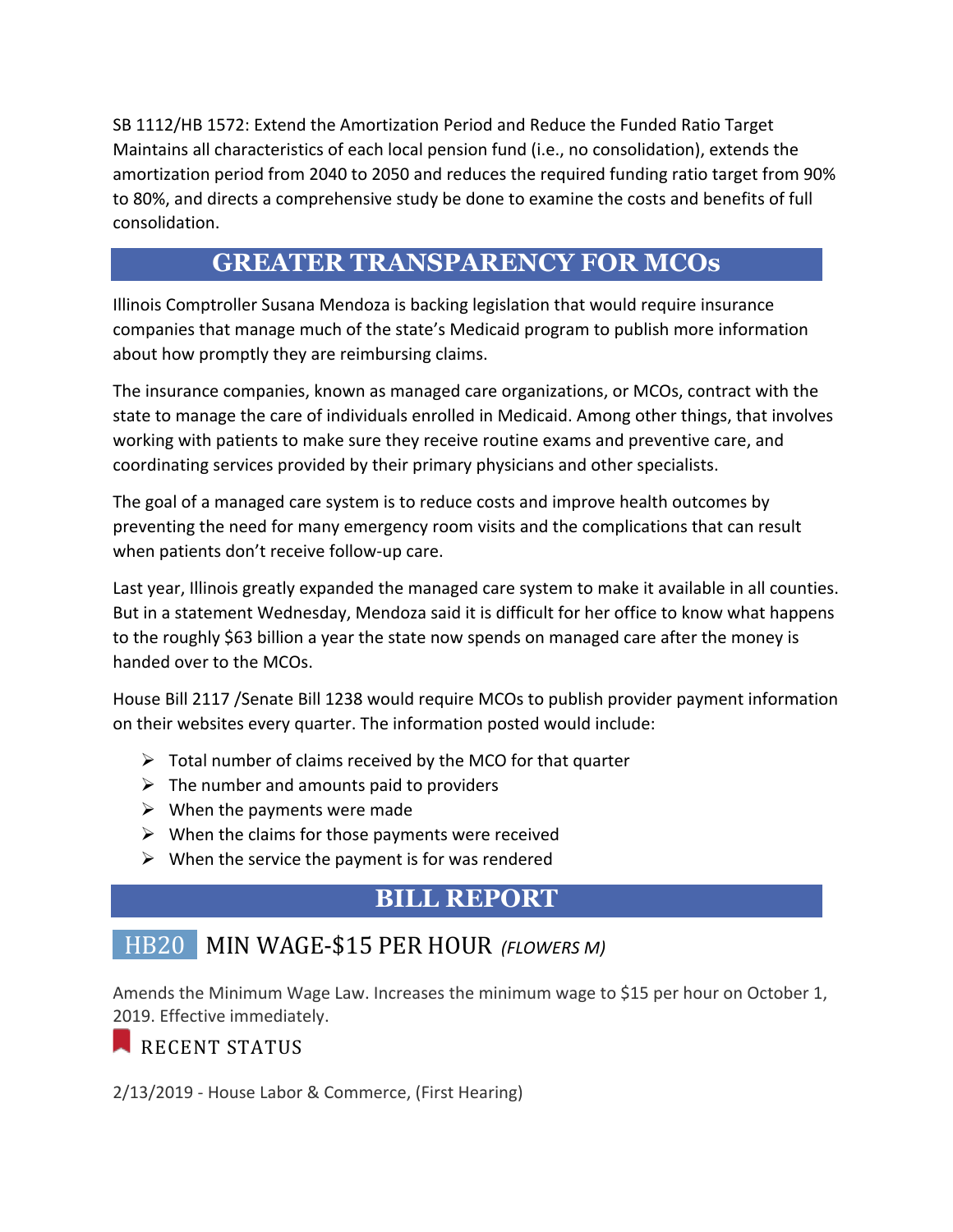#### 2/6/2019 - House Labor & Commerce, (First Hearing) 1/29/2019 - Assigned to House Labor & Commerce

# HB29 **CONDO/CICA ACT-HOME RULE LIMIT** *(THAPEDI A)*

Amends the Common Interest Community Association Act. Limits the concurrent exercise by units of local government of powers and functions exercised by the State with respect to amendments to the community instruments and accounting practices. Amends the Condominium Property Act. Limits the concurrent exercise by units of local government of powers and functions exercised by the State with respect to an association's: budgeting practices; sale of property; notice requirements; contracts with board members; voting procedures; property improvement procedures; accounting practices; collection and sharing of records; amendment to the condominium instruments; and subdivision or combination of units. Effective immediately.

#### RECENT STATUS

2/14/2019 - House Judiciary - Civil, (First Hearing) 2/6/2019 - House Judiciary - Civil, (First Hearing) 1/29/2019 - Assigned to House Judiciary - Civil

# HB43 PROP TX-SOUTHLAND PROPERTY *(DELUCA A)*

Amends the Property Tax Code. Provides that certain property located in Bloom, Bremen, Calumet, Rich, Thornton, or Worth Township may be certified by the South Suburban Land Bank and Development Authority as a southland reactivation site. Provides that southland reactivation property shall be valued at 33 1/3% of the fair cash value of the land, without regard to buildings, structures, improvements, and other permanent fixtures located on the property. Provides that, for the first 3 tax years after the property is certified as southland reactivation property, the aggregate tax liability for the property shall be no greater than \$75,000. Provides that, beginning with the fourth tax year after the property is certified as southland reactivation property and continuing through the twelfth tax year after the property is certified as southland reactivation property, the property's tax liability for each taxing district in which the property is located shall be increased over the tax liability for the preceding year by the percentage increase, if any, in the total equalized assessed value of all property in the taxing district.

## RECENT STATUS

2/14/2019 - House Revenue & Finance, (First Hearing) 2/7/2019 - To Property Tax Subcommittee 2/7/2019 - House Revenue & Finance, (First Hearing)

 HB189 ABANDONED REAL PROPERTY-TITLE *(FORD L)*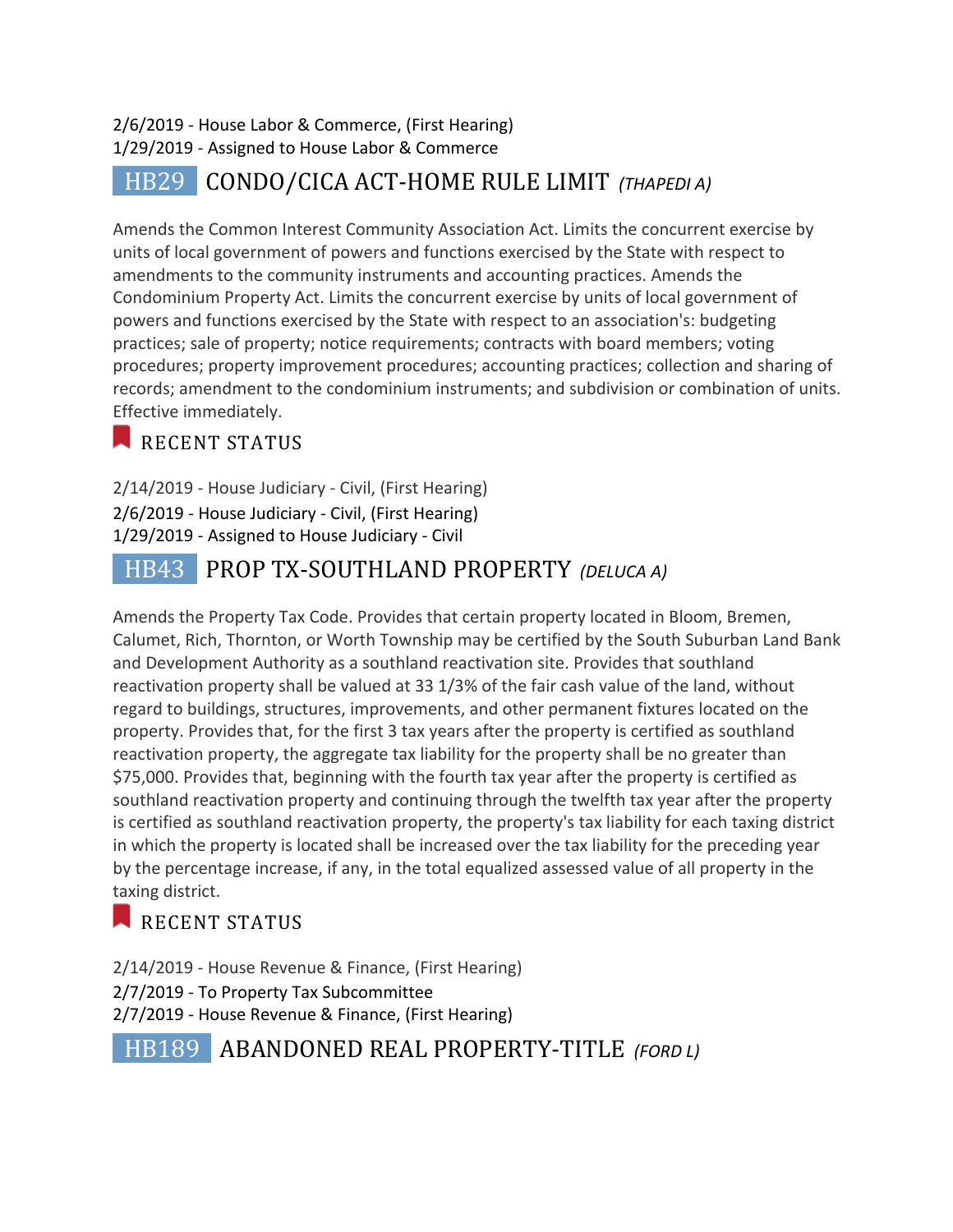Creates the Blight Mitigation Act. Provides that a property owner that lives within one-fourth of a mile of and on the same street as residential real property that has been abandoned may, after the property has been continuously abandoned for 12 months, petition the court for title to the land. Provides that the court shall order that title to the real property be transferred to the petitioner if the petitioner presents clear and convincing evidence that: (1) the property is abandoned; (2) the owner of the property has been made a party to the action in accordance with the Code of Civil Procedure and court rules; and (3) the property is not: listed for sale on a multiple listing service; being maintained in receivership status; or under contract for sale.

RECENT STATUS

2/14/2019 - House Judiciary - Civil, (First Hearing) 2/6/2019 - House Judiciary - Civil, (First Hearing) 1/29/2019 - Assigned to House Judiciary - Civil

# HB215 \$IHDA-REHAB ABANDONED HOUSING *(FORD L)*

Appropriates \$250,000,000 from the General Revenue Fund to the Illinois Housing Development Authority for grants to municipalities with a population over 1,000,000 for the rehabilitation of vacant and abandoned residential housing. Provides that funds may also be used for the acquisition of property and construction related to vacant and abandoned residential housing. Effective July 1, 2019.

#### RECENT STATUS

2/6/2019 - House Appropriations-General Services, (First Hearing) 1/29/2019 - Assigned to House Appropriations-General Services 1/9/2019 - Referred to House Rules

# **HB220** WAGE INSURANCE ACT *(FLOWERS M)*

Creates the Wage Insurance Act. Establishes a wage insurance program to be administered by the Department of Employment Security. Provides that an individual is eligible for benefits if the individual is a claimant under the Unemployment Insurance Act at the time the individual obtains reemployment and is not employed by the employer from which the individual was last separated. Provides for benefits in an amount sufficient to pay the individual the difference between the wage the individual received at the time of separation from the employer by which the individual was employed immediately before becoming a claimant under the Unemployment Insurance Act and the wages received from reemployment. Imposes a 0.4% tax on payroll beginning January 1, 2020. Provides that claims may be made beginning July 1, 2020. Provides for recovery of erroneous payments, hearings, penalties, unpaid tax, rules, and other matters. Creates the Wage Insurance Fund, provides for the continuing appropriation from the Fund of amounts necessary for the purposes authorized by the Act, and amends the State Finance Act to include the Wage Insurance Fund as a special fund in the State treasury. Makes a corresponding change in the Freedom of Information Act.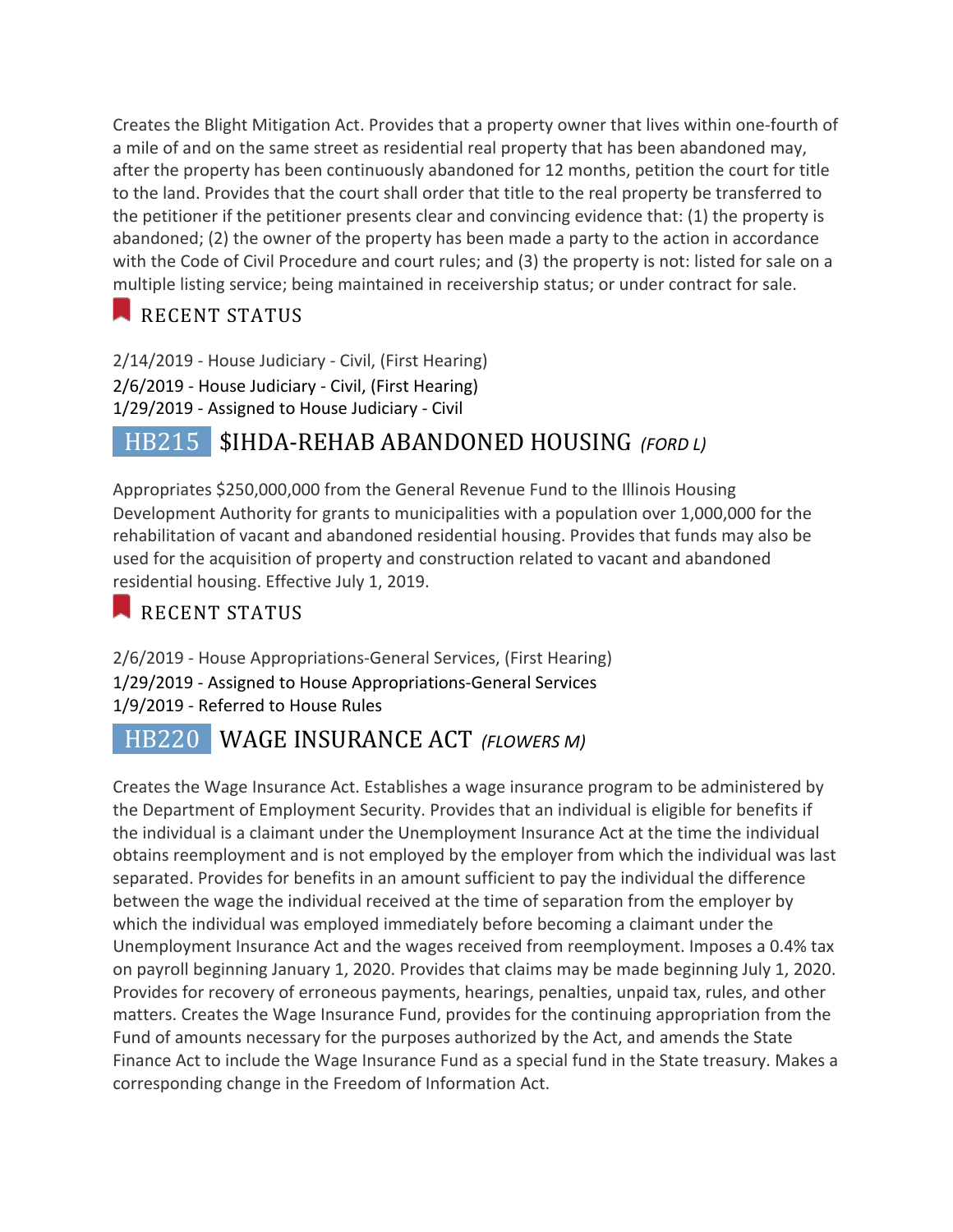# RECENT STATUS

2/13/2019 - House Labor & Commerce, (First Hearing) 2/6/2019 - House Labor & Commerce, (First Hearing) 1/29/2019 - Assigned to House Labor & Commerce

# HB255 RENT CONTROL PREEMPTION ACT *(GUZZARDI W)*

Repeals the Rent Control Preemption Act.

RECENT STATUS

2/14/2019 - House Judiciary - Civil, (First Hearing) 2/6/2019 - Added Co-Sponsor Rep. Theresa Mah 2/6/2019 - House Judiciary - Civil, (First Hearing)

## HB270 LOCAL ROT-SOURCING-COLLECTION *(MURPHY M)*

Amends the Retailers' Occupation Tax Act. Provides that if a purchaser makes payment over the phone, in writing, or via the Internet, and the property is delivered to a location in this State, then the sale shall be sourced to the location where the property is delivered. Provides that the sale shall be deemed to have occurred at the customer's address if the property is delivered and the delivery location is unknown. Amends the Counties Code, the Illinois Municipal Code, the Flood Prevention District Act, the Local Mass Transit District Act, and the Regional Transportation Authority Act. Provides that a unit of local government may require a retailer to collect and remit certain use and occupation taxes if the retailer qualifies as a "retailer maintaining a place of business in this State" under certain provisions of the Use Tax Act.

#### RECENT STATUS

2/14/2019 - House Revenue & Finance, (First Hearing) 2/7/2019 - Added Chief Co-Sponsor Rep. Robert Rita 2/7/2019 - To Sales, Amusement & Other Taxes Subcommittee

# HB320 PROP TX-PTELL FREEZE *(MCSWEENEY D)*

Amends the Property Tax Code. Provides that, beginning with the 2019 levy year, the Property Tax Extension Limitation Law applies to all taxing districts, including home rule units. Provides that, for the 2019 levy year, the limiting rate under the Property Tax Extension Limitation Law shall be calculated by reducing the district's 2016 aggregate extension by 5%. Provides that, for the 2020 levy year, the limiting rate under the Property Tax Extension Limitation Law shall be calculated by reducing the district's 2018 aggregate extension by 10%. Provides that, beginning with the 2021 levy year, the extension limitation is 0%. Preempts home rule. Amends the State Mandates Act to require implementation without reimbursement. Effective immediately.

RECENT STATUS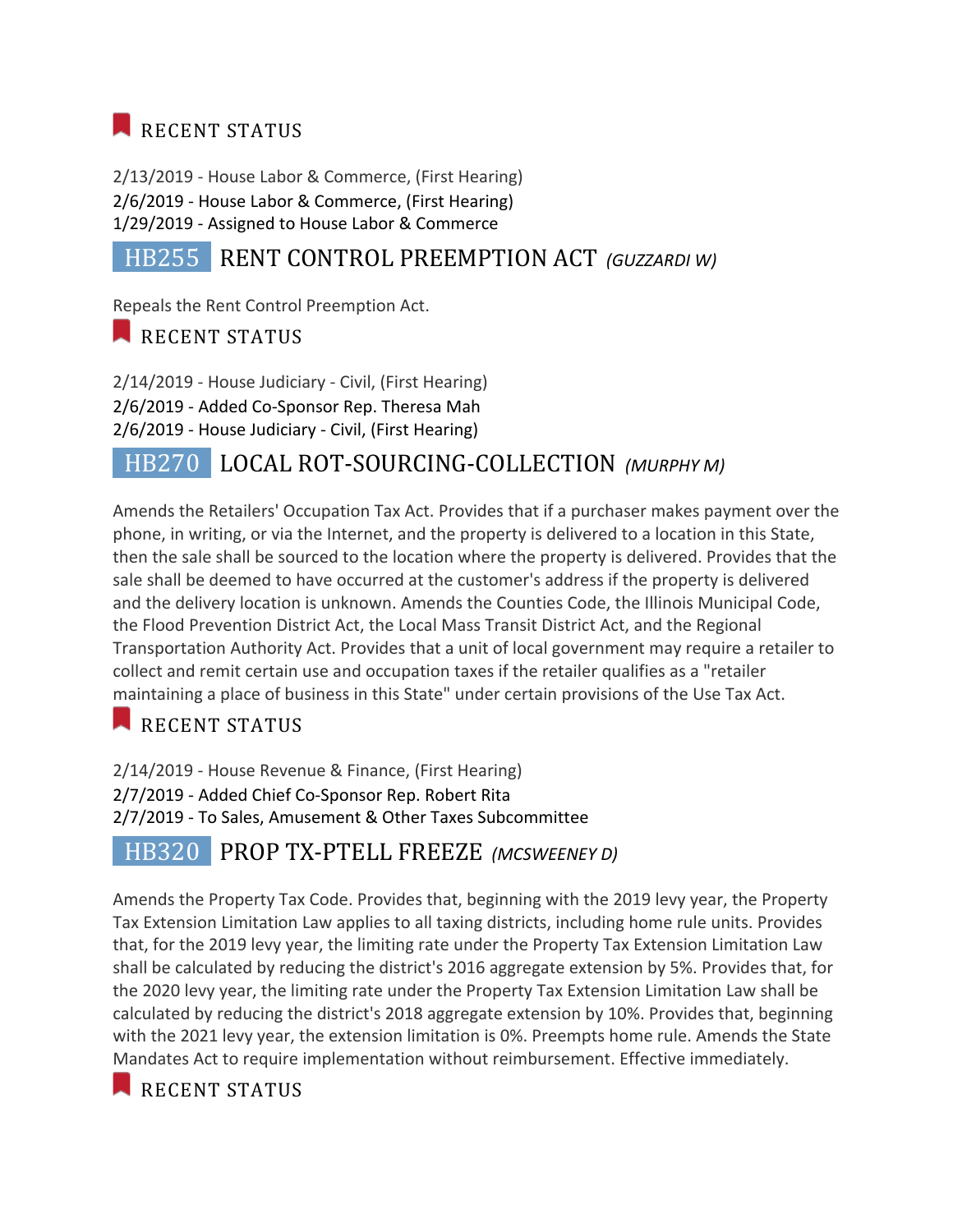2/14/2019 - House Revenue & Finance, (First Hearing) 2/5/2019 - Assigned to House Revenue & Finance 1/23/2019 - Added Co-Sponsor Rep. Jonathan Carroll

## HB832 VACANCY FRAUD ACT *(MARTWICK R)*

Creates the Vacancy Fraud Act. Allows a taxing body or representative of a taxing body to file a vacancy fraud complaint with the county board of review if property is receiving vacancy relief and the property owner is not actively attempting to lease, sell, or alter the property. Sets forth factors in determining whether or not vacancy fraud has occurred. Sets forth penalties. Effective immediately.

#### RECENT STATUS

2/14/2019 - House Revenue & Finance, (First Hearing) 2/5/2019 - Assigned to House Revenue & Finance 1/22/2019 - Referred to House Rules

## HB834 EQUAL PAY ACT-WAGE HISTORY *(MOELLER A)*

Amends the Equal Pay Act of 2003. Prohibits an employer from: (i) screening job applicants based on their wage or salary history, (ii) requiring that an applicant's prior wages satisfy minimum or maximum criteria, and (iii) requesting or requiring as a condition of being interviewed or as a condition of continuing to be considered for an offer of employment that an applicant disclose prior wages or salary. Prohibits an employer from seeking the salary, including benefits or other compensation or salary history, of a job applicant from any current or former employer, with some exceptions. Limits defenses. Provides for penalties and injunctive relief.

RECENT STATUS

2/13/2019 - House Labor & Commerce, (First Hearing) 2/5/2019 - Added Co-Sponsor Rep. Will Guzzardi 2/5/2019 - Added Co-Sponsor Rep. Ann M. Williams

#### HB841 **CRIM CD-FIRST RESPONDER** (WILLIS Κ)

Amends the Criminal Code of 2012. Creates the offense of first responder endangerment. Provides that a person commits the offense when he or she knowingly creates a dangerous condition and intentionally conceals the dangerous condition in a commercial property under his or her management or operational control and the dangerous condition is found to be the primary cause of the death or serious bodily injury of a first responder in the course of his or her official duties. Provides that a violation is a Class 4 felony. Defines various terms.

## RECENT STATUS

2/13/2019 - House Judiciary - Criminal, (First Hearing)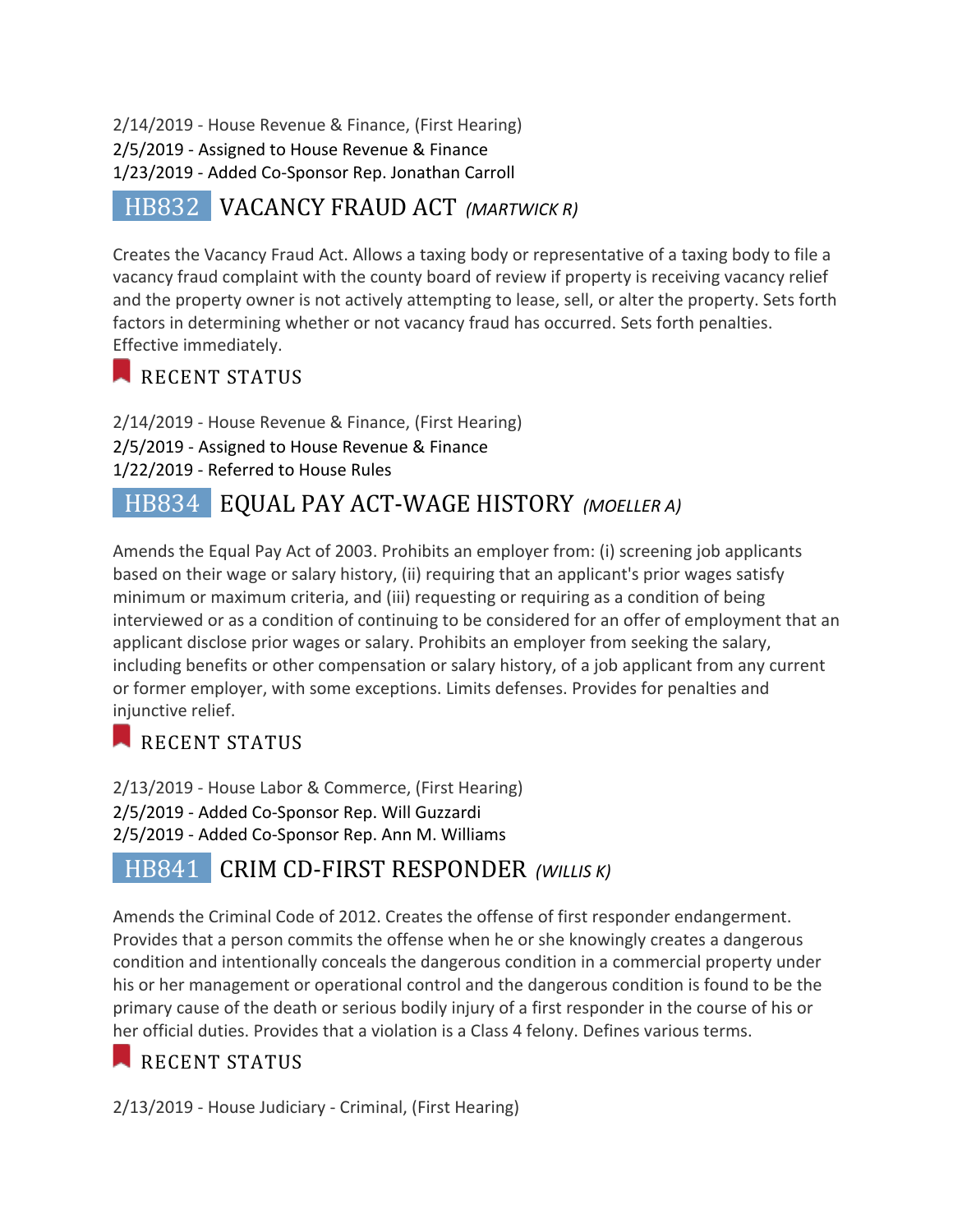#### 2/6/2019 - Added Co-Sponsor Rep. Frances Ann Hurley 2/5/2019 - Assigned to House Judiciary - Criminal

# HB880 PROPERTY TAX-AIRPORT PROPERTY *(MCDERMED M)*

Amends the State Finance Act. Provides that, beginning on January 1, 2028 (currently, January 1, 2021), moneys received from the rental of land, buildings, or improvements on property held for the development of an airport in Will County by the Department of Transportation shall be paid into the General Revenue Fund instead of the Tax Recovery Fund. Amends the Property Tax Code. Provides that, with respect to real property in Will County owned by the State for the purpose of developing an airport, payments made to compensate taxing districts for leasehold taxes shall be calculated based on the 2019 property tax year (currently, 2002). Effective immediately.

#### RECENT STATUS

2/14/2019 - House Revenue & Finance, (First Hearing) 2/5/2019 - Assigned to House Revenue & Finance 1/28/2019 - Referred to House Rules

# HB881 EQUAL PAY ACT WAGE INFORMATION *(MCDERMED M)*

Amends the Equal Pay Act of 2003. Provides that it is unlawful for an employer to require an employee to sign a contract or waiver that would prohibit the employee from disclosing or discussing the employee's wage or salary; however, an employer may prohibit a human resources employee, a supervisor, or any other employee whose job responsibilities require or allow access to other employees' wage or salary information from disclosing such information without prior written consent from the employee whose information is sought or requested. Provides that it is unlawful for an employer to seek the wage or salary history of a prospective employee from the prospective employee or a current or former employer or to require that a prospective employee's prior wage or salary history meet certain criteria, with some exceptions. Provides that an employer against whom an action is brought alleging a violation of the Act's prohibition against gender-based wage differentials and who, within the previous 3 years and prior to the commencement of the action, has completed a self-evaluation of the employer's pay practices in good faith and can demonstrate that reasonable progress has been made toward eliminating wage differentials based on gender for the same or substantially similar work in accordance with that evaluation shall have an affirmative defense to liability. Provides that an employer who cannot demonstrate that the evaluation was reasonable in detail and scope shall not be entitled to an affirmative defense, but shall not be liable for any civil fine in excess of: (1) \$500 per employee affected, if the employer has fewer than 4 employees; or (2) \$2,500 per employee affected, if the employer has 4 or more employees. Provides that if an employee recovers unpaid wages under the Act and also files a complaint or brings a sex discrimination action under the federal Fair Labor Standards Act of 1938 that results in additional recovery under federal law for the same violation, the employee shall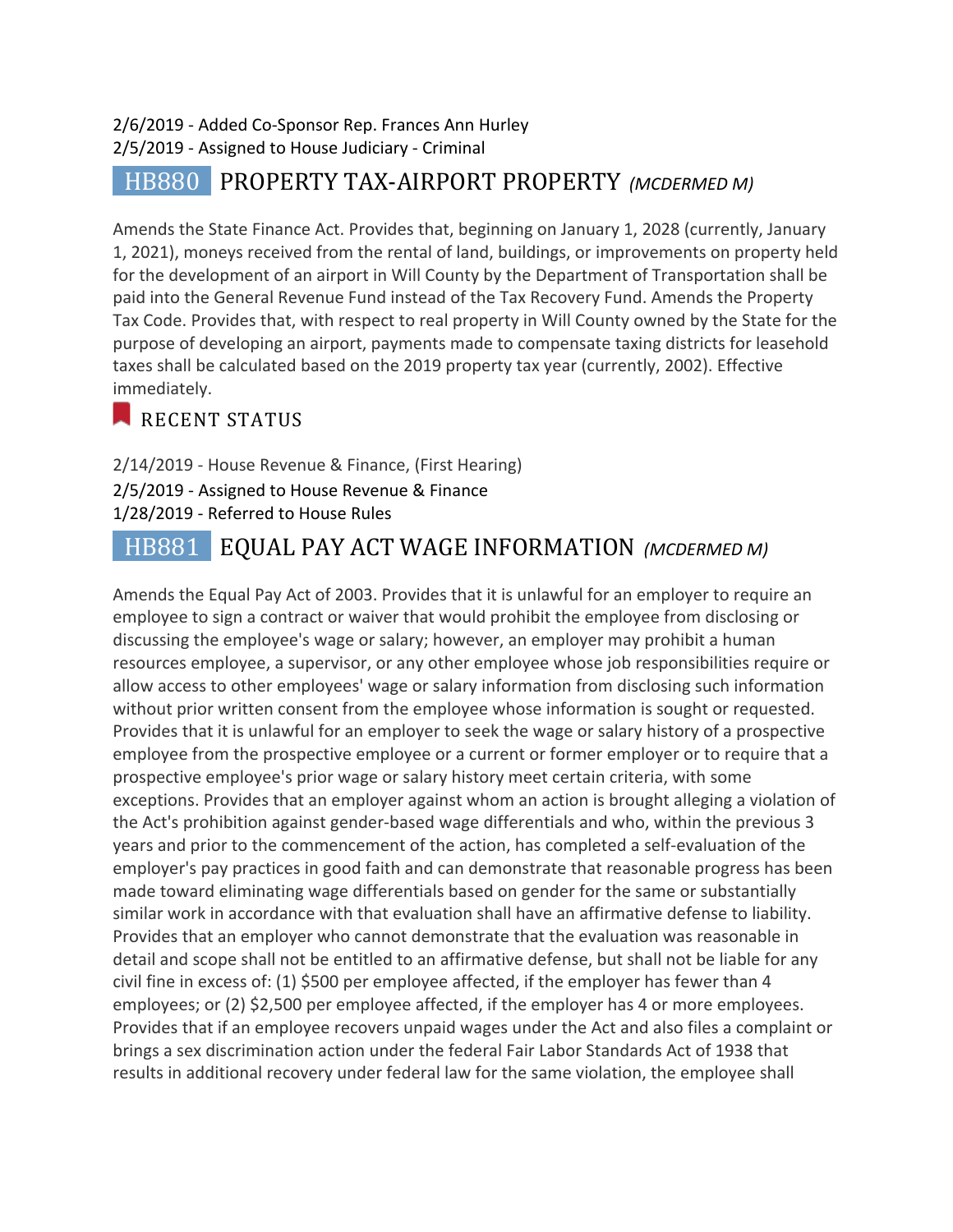return to the employer the amounts recovered under State law or the amounts recovered under federal law, whichever is less.

#### RECENT STATUS

2/13/2019 - House Labor & Commerce, (First Hearing) 2/5/2019 - Assigned to House Labor & Commerce 1/30/2019 - Added Co-Sponsor Rep. Steven Reick

# HB902 CANNABIS LEGALIZATION *(AMMONS C)*

Creates the Cannabis Legalization Equity Act. Provides that notwithstanding any other provision of law, except as otherwise provided in the Act, the following acts are lawful and shall not be a criminal or civil offense under State law or the law of any political subdivision of this State or be a basis for seizure or forfeiture of assets under State law for persons 21 years of age or older: (1) possessing, consuming, using, displaying, purchasing, or transporting cannabis accessories; (2) possessing, growing, processing, or transporting on one's own premises no more than 24 mature cannabis plants and possession of the cannabis produced by the plants on the premises where the plants were grown; (3) possessing outside one's premises no more than 224 grams of cannabis; and (4) assisting another person who is 21 years of age or older in any of the acts described in items (1) through (3). Provides that an excise tax is imposed at the rate of 10% of the sale price of the sale or transfer of cannabis from a cannabis cultivation facility to a retail cannabis store or cannabis product manufacturing facility. Provides that at least 51% of the licenses issued by the Department of Agriculture for cannabis cultivation facilities and at least 51% of the licenses issued by the Department of Financial and Professional Regulation for retail cannabis stores shall be in communities disproportionately harmed by the war on drugs. Amends various other Acts to make conforming changes. Effective immediately.

#### RECENT STATUS

1/28/2019 - Referred to House Rules 1/28/2019 - FIRST READING 1/25/2019 - Filed with the Clerk by Rep. Carol Ammons

#### HB926 HUMAN RIGHTS-REAL ESTATE *(TARVER, II C)*

Amends the Illinois Human Rights Act. Provides that it is a civil rights violation for an owner or any other person engaging in a real estate transaction because of, among other things, source of income, to: refuse to engage in a real estate transaction or to discriminate in making available such a transaction; alter the terms, conditions, or privileges of a real estate transaction; refuse to receive or to fail to transmit a bona fide offer to engage in a real estate transaction from a person; refuse to negotiate for a real estate transaction; represent to a person that real property is not available for inspection, sale, rental, or lease when it is available, or fail to bring a property listing to his or her attention, or refuse to permit him or her to inspect real property; make, print, circulate, post, mail, publish, or cause to be made, printed, circulated, posted, mailed, or published, any notice, statement, advertisement, or sign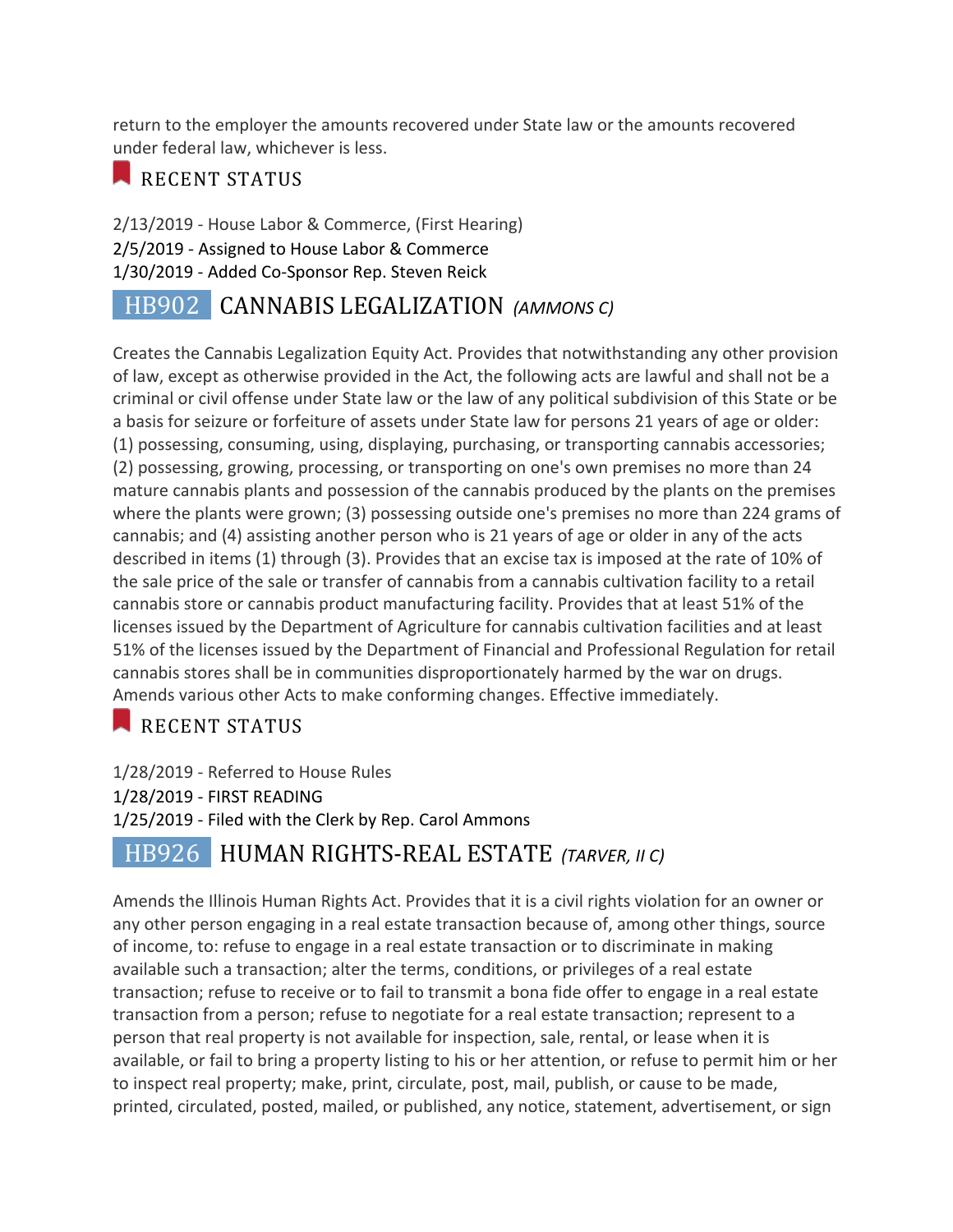that indicates any preference, limitation, or discrimination based on unlawful discrimination based on source of income, or an intention to make any such preference, limitation, or discrimination; or offer, solicit, accept, use, or retain a listing of real property with knowledge that unlawful discrimination on the basis of source of income in a real estate transaction is intended. Defines "source of income" as the lawful manner by which an individual supports himself or herself and his or her dependents.

#### RECENT STATUS

2/14/2019 - House Judiciary - Civil, (First Hearing) 2/5/2019 - Assigned to House Judiciary - Civil 1/28/2019 - Referred to House Rules

# HB1636 ENTERPRISE ZONE-HYDROPONICS *(KIFOWIT S)*

Amends the Illinois Enterprise Zone Act. Provides that businesses that intend to establish a new qualified hydroponics facility or expand production at an existing qualified hydroponics facility to engage in the practice of hydroponics are considered high impact businesses. Define terms. Effective immediately.

#### RECENT STATUS

2/1/2019 - Referred to House Rules 2/1/2019 - FIRST READING 1/31/2019 - Filed with the Clerk by Rep. Stephanie A. Kifowit

#### SB1 EMPLOYMENT-TECH (LIGHTFORD K)

Amends the Minimum Wage Law. Makes a technical change in a Section concerning the short title.

Senate Floor Amendment No. 1 - Replaces everything after the enacting clause. Amends the Illinois Income Tax Act and the Minimum Wage Law. Provides for an increase in the minimum wage and for a credit against withholding payments in relation to the increase. Increases the minimum wage to \$9.25 per hour beginning January 1, 2020. Provides for annual increases in the minimum wage culminating in a minimum wage of \$15 per hour beginning on January 1, 2025. Provides to employers with 50 or fewer full-time equivalent employees a credit against tax withheld beginning January 1, 2020. Reduces the credit beginning January 1, 2021. Provides employers may claim the credit amount in effect on January 1, 2025 until December 31, 2026 and that employers with no more than 5 employees may claim that credit until December 31, 2027. Authorizes the Department of Labor to perform random audits of employer to ascertain compliance with the Minimum Wage Law. Authorizes a penalty of \$100 per employee for failure to maintain required records. Effective immediately.

RECENT STATUS